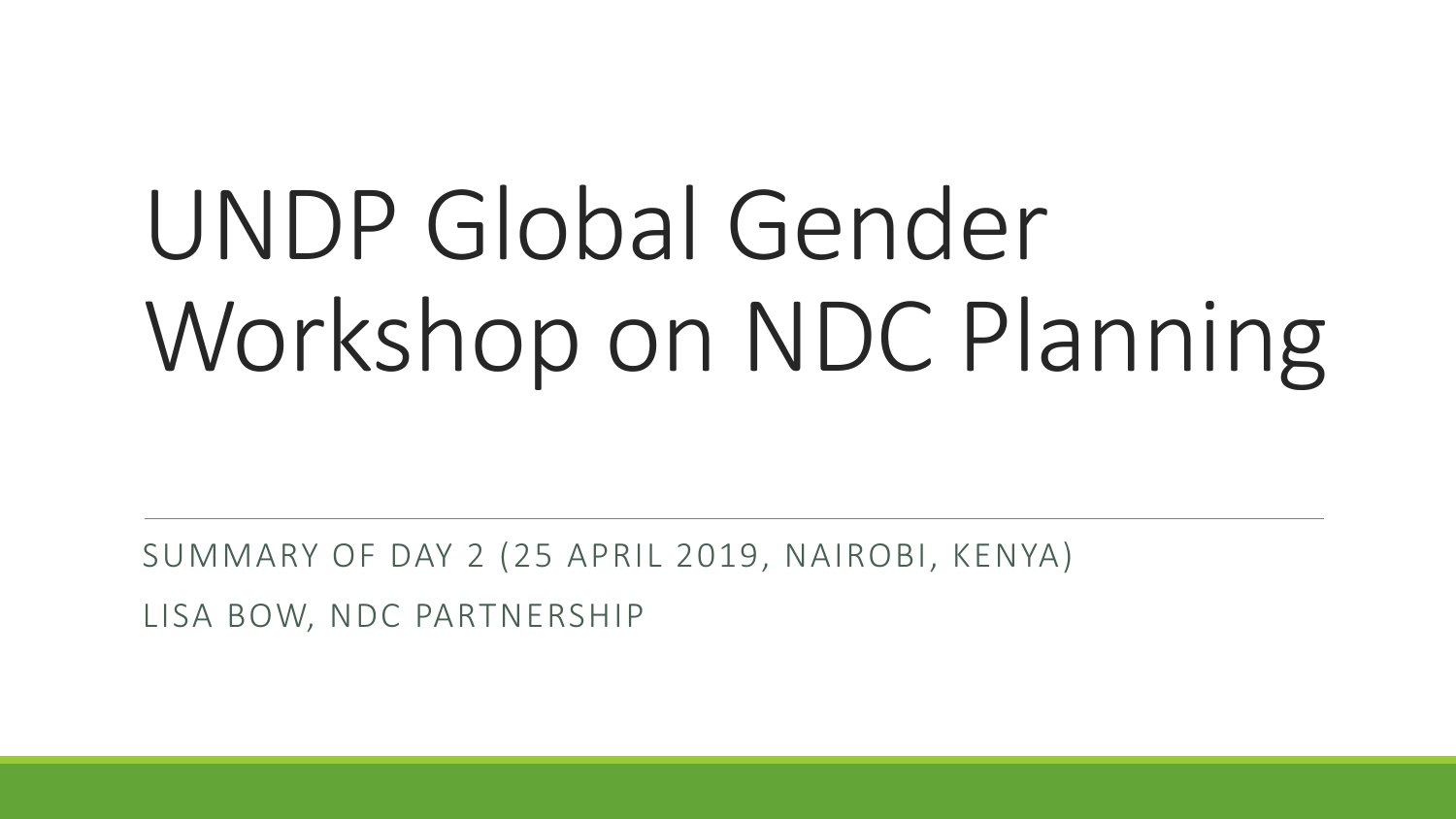### National coordination for genderresponsive NDC planning

#### **Key Opportunities**

- **Build on existing policy frameworks** (eg, constitution)
- **Use existing coordination mechanisms** (eg, interagency mechanisms or TWGs that include various stakeholders like CSOs, private sector, academia)
- **Engage the women's ministry** and focal points
- **ELink national UNFCCC and Gender Focal Points**
- **Address limited (gender) staff capacity** to engage (eg, provide incentives for staff)
- **Build in a budget for gender** to support national planning and integration
- **Support research** on linkages between climate change & gender to improve conceptual clarity on why gender is important in country context
- **Identify gender champions** in government and civil society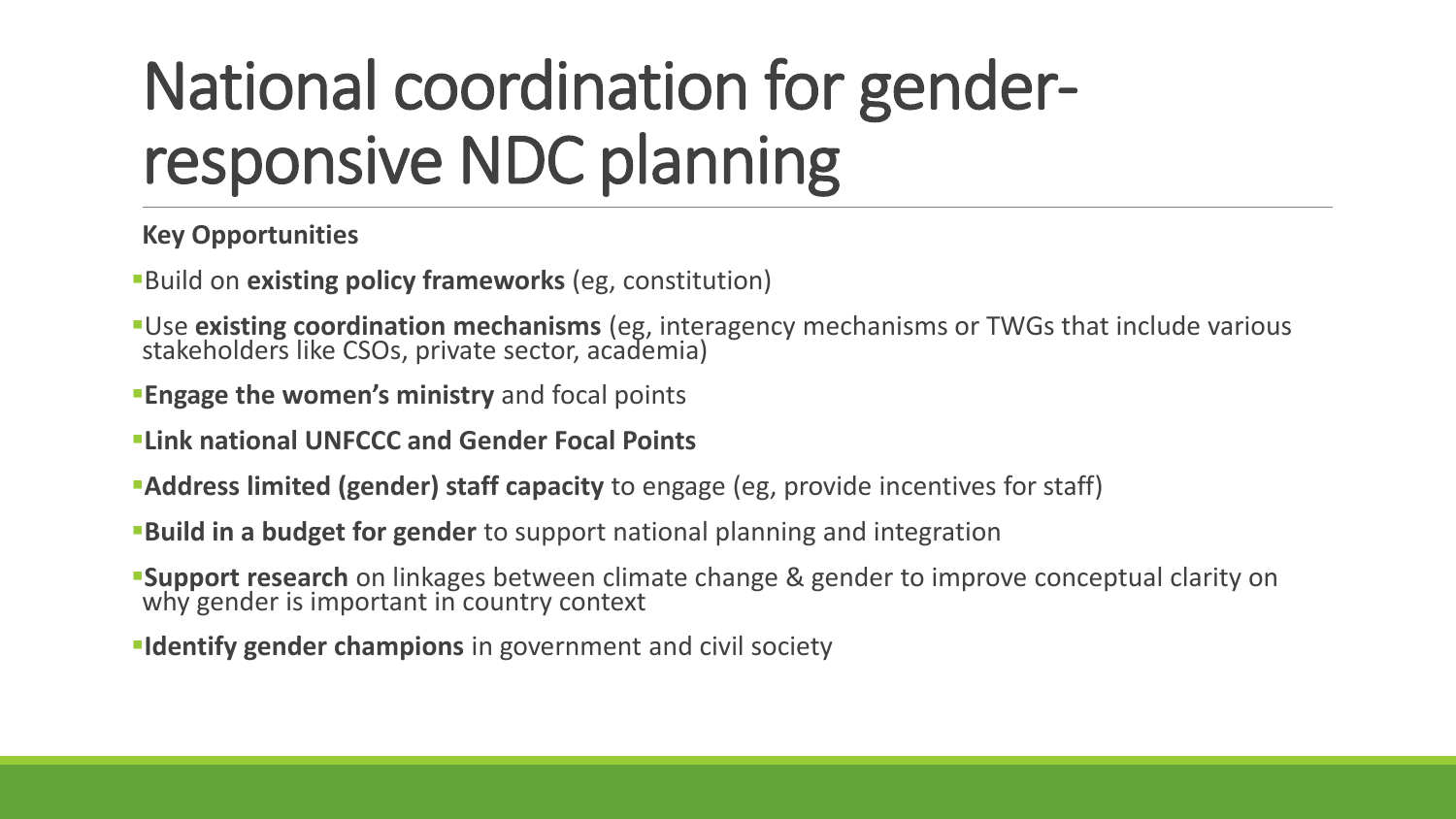### Integrating gender into CC roadmaps/plans

- *EXAPPING and match different gender policies and strategies/instruments with development,* climate and NDC instruments
- Support both **horizontal and vertical integration of gender frameworks into climate policies**, and monitoring this
- ▪Coordinate inputs to **feed into existing NDC processes and national/sectoral planning timelines**
- **Broad inclusion of stakeholders and building alliances** (UN, private sector, academia, CSOs, marginalized groups)
- **Ensure active participation of women**
- Identify **leading organizations, champions and decision makers**
- **Example 1 Identify gender indicators** contributing to larger NDC indicators, align indicators, with supporting data and reporting mechanisms
- **Example: Example 1 Capacity building** for women and men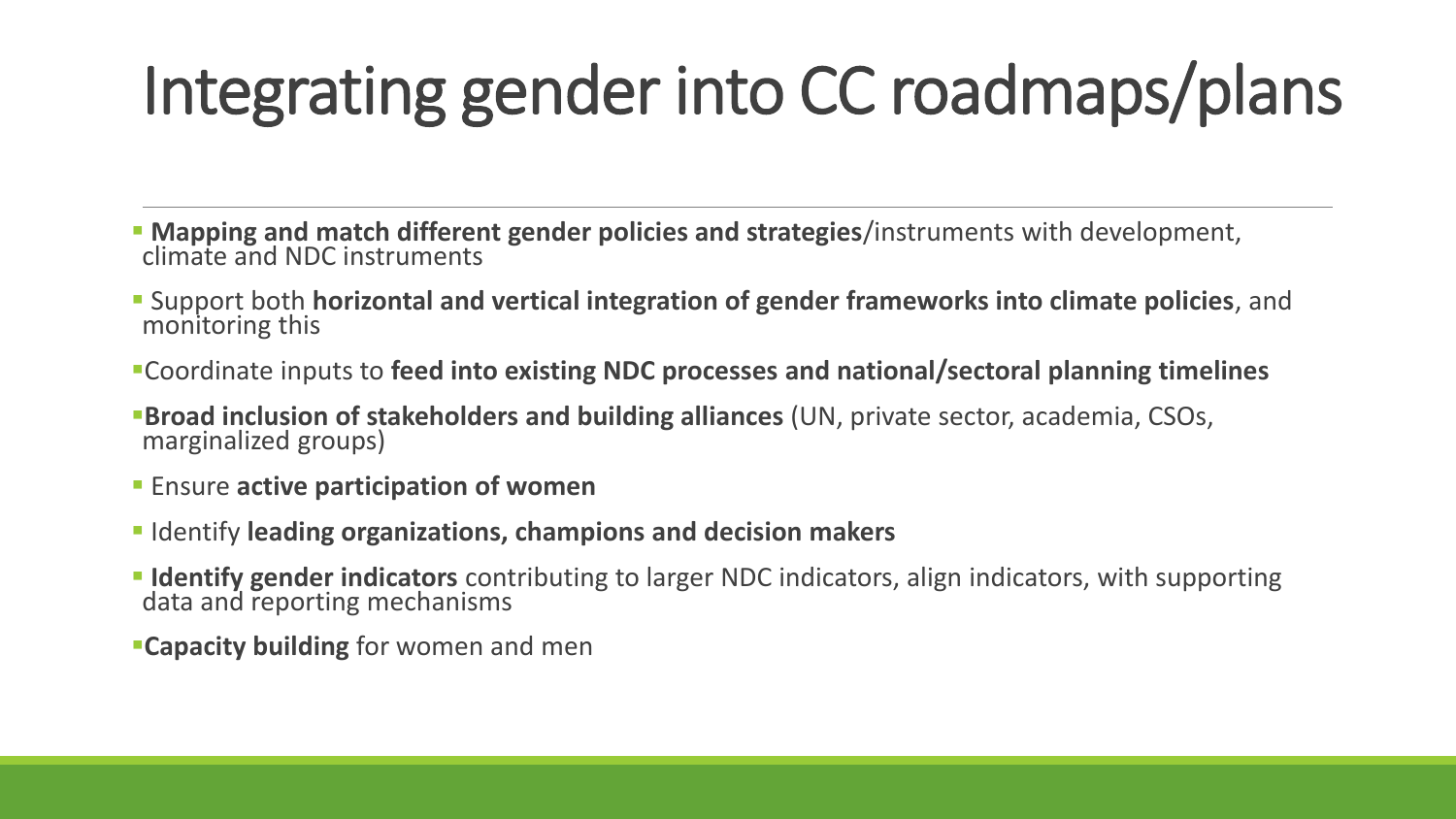#### Subnational implementation

#### **CHALLENGES**

**Limited staff capacity** at local level to implement gender responsive NDCs

The lack of **financing** resources

Shoring up **political will** and commitment at local level

Getting **sex-disaggregated data**

Developing related **indicators**

POSSIBLE SOLUTIONS

**Work with local and traditional leaders and champions** to support local implementation

**Consult local stakeholders**, understand local attitudes, cultural and social norms and then **translate CC and gender co-benefits into terms that local communities can relate to**

Carrot and stick: **Use national laws and frameworks as a legal basis for action**, obligating local levels to implement, but also **supporting local authorities with financing and technical support** to fulfill this mandate.

**Centralized systems for gender mainstreaming**  (ref: Bhutan), using a national system for GE monitoring or an agency that works on mainstreaming key issues CC, GE across sectors.